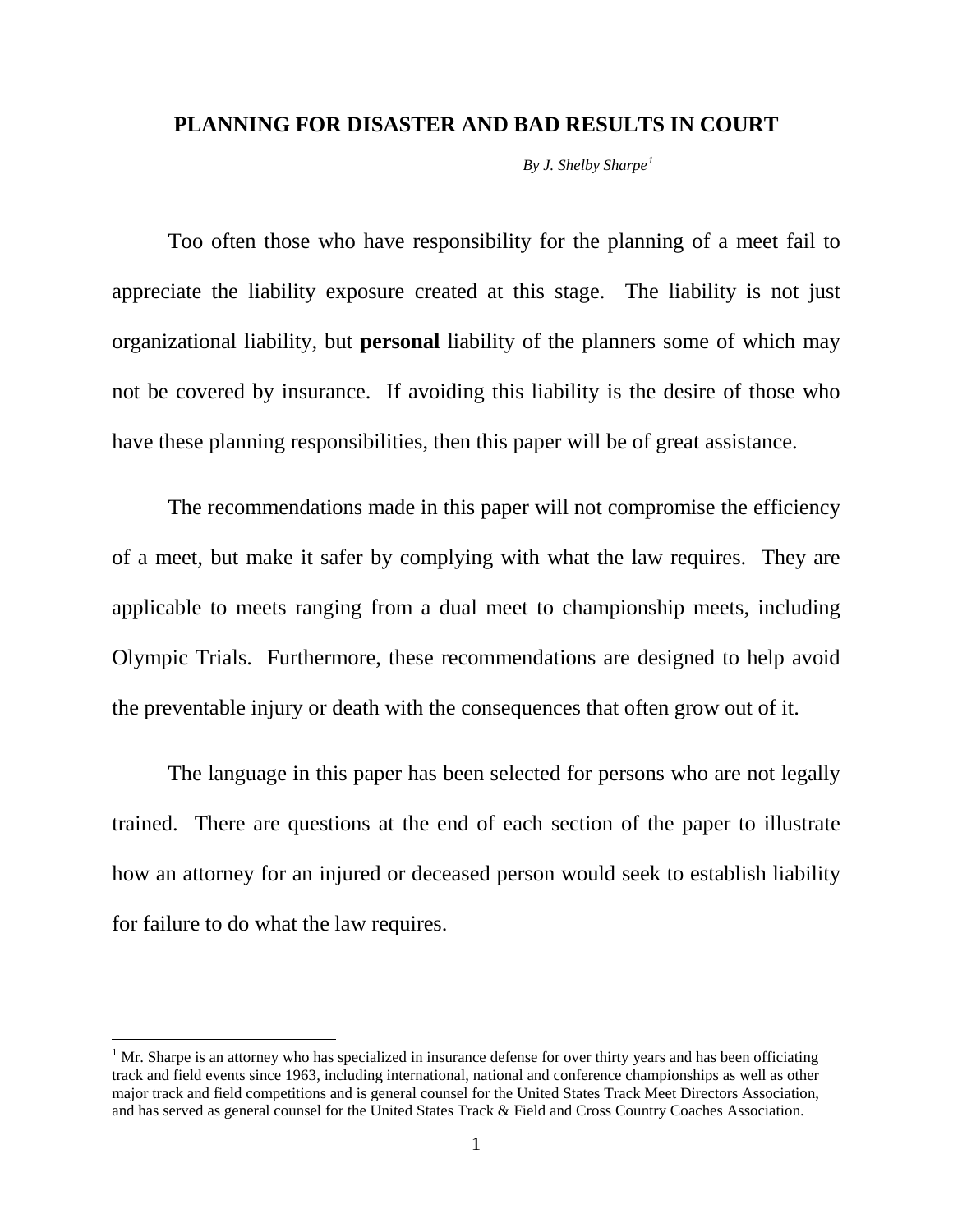### **I. Legal Standard for Liability**

When an injury or death occurs, if the cause is the failure to act as an ordinary, reasonable person in planning the meet, liability for the injury or death can occur. If the planner is acting on behalf of an organization, which is almost always the case, the organization will be liable for the planner's conduct. In the event the planner has deliberately ignored a known danger, then the liability can be for punitive damages.

# **II. The Competition Venues**

Those planning a meet MUST know the venues thoroughly. A court will hold the planners and the organization liable for any hazard that a reasonably prudent person could have discovered by an inspection of the venues, if not corrected before the meet occurs. Example of such hazards are:

metal gratings around a long jump/triple jump pit that are broken, or

lights positioned for throwing field events conducted at night where an implement can be lost in the lights and not seen by those marking and measuring in the sector.

Then, there is the hazard that is not correctable. The most common example of this is overlapping venues where an implement can reach from one venue to another venue. This hazard can ONLY be addressed in the scheduling of competition in the adjacent venues so that there is not activity in the overlapped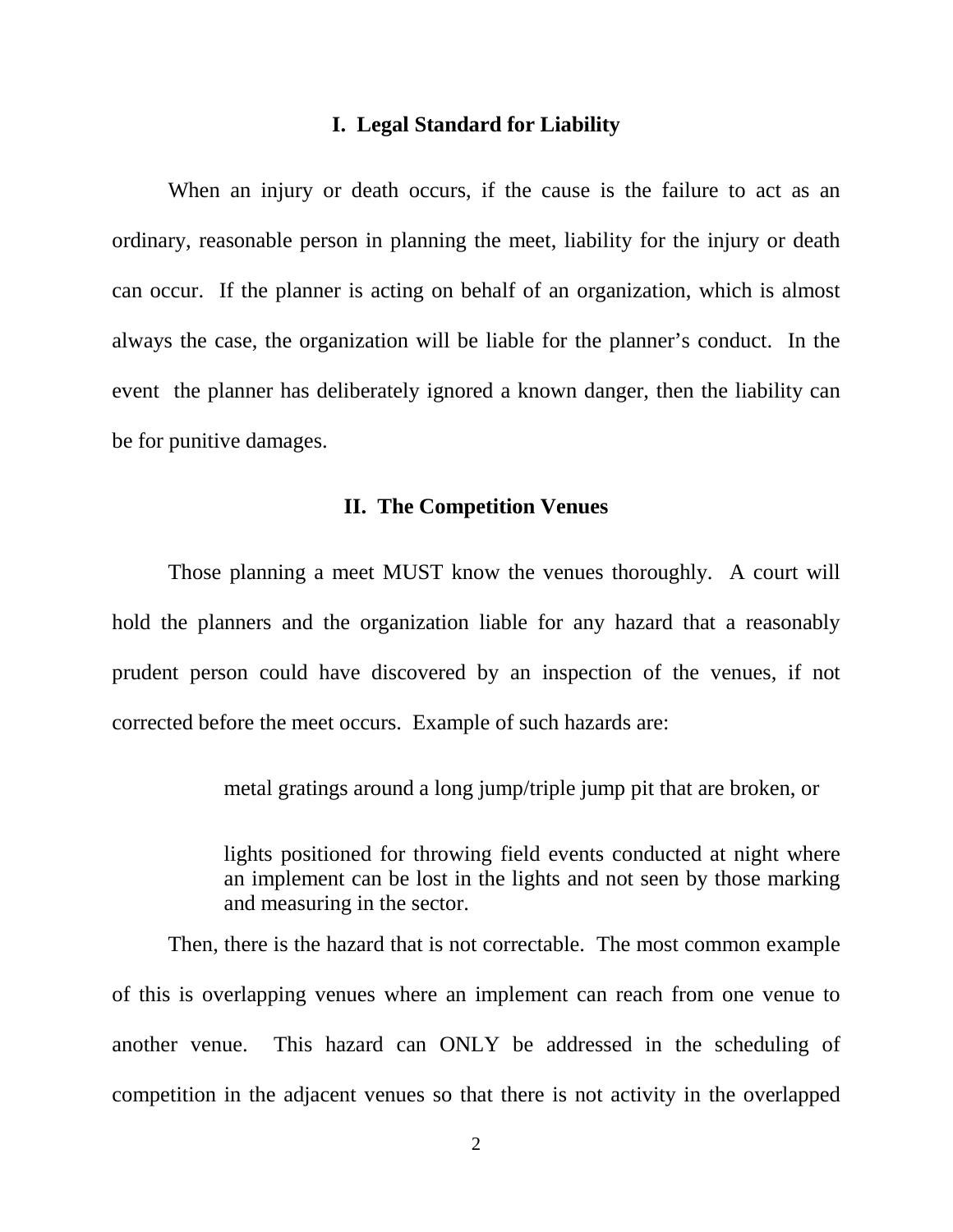venues including during warm-ups. An overlapping venue may be the track and not another field event venue. For example, at the 2000 Olympic Trials in Sacramento, California, the discus cage was set so that not only would a lefthanded thrower's implement be able to reach the track, but also reach the people sitting in the grandstand. Having discovered this by pre-meet inspection, the night before the competition began the cage was completely repositioned.

Questions that could be expected to be asked to establish liability are:

(1) Did you or someone on your behalf inspect the competition venues, before you began planning this meet?

(2) Would a reasonable inspection of the venues prior to planning the meet reveal the hazard you could have avoided by scheduling?

(3) Did you create the schedule to avoid an uncorrectable hazard?

## **III. Meet Personnel**

In planning a meet, the almost exclusive focus is on the number of officials to staff each competition venue adequately. However, planners often overlook those officials who are dedicated to safety for each event. At larger meets, due to their size, it is imperative that there be adequate officials focused solely on safety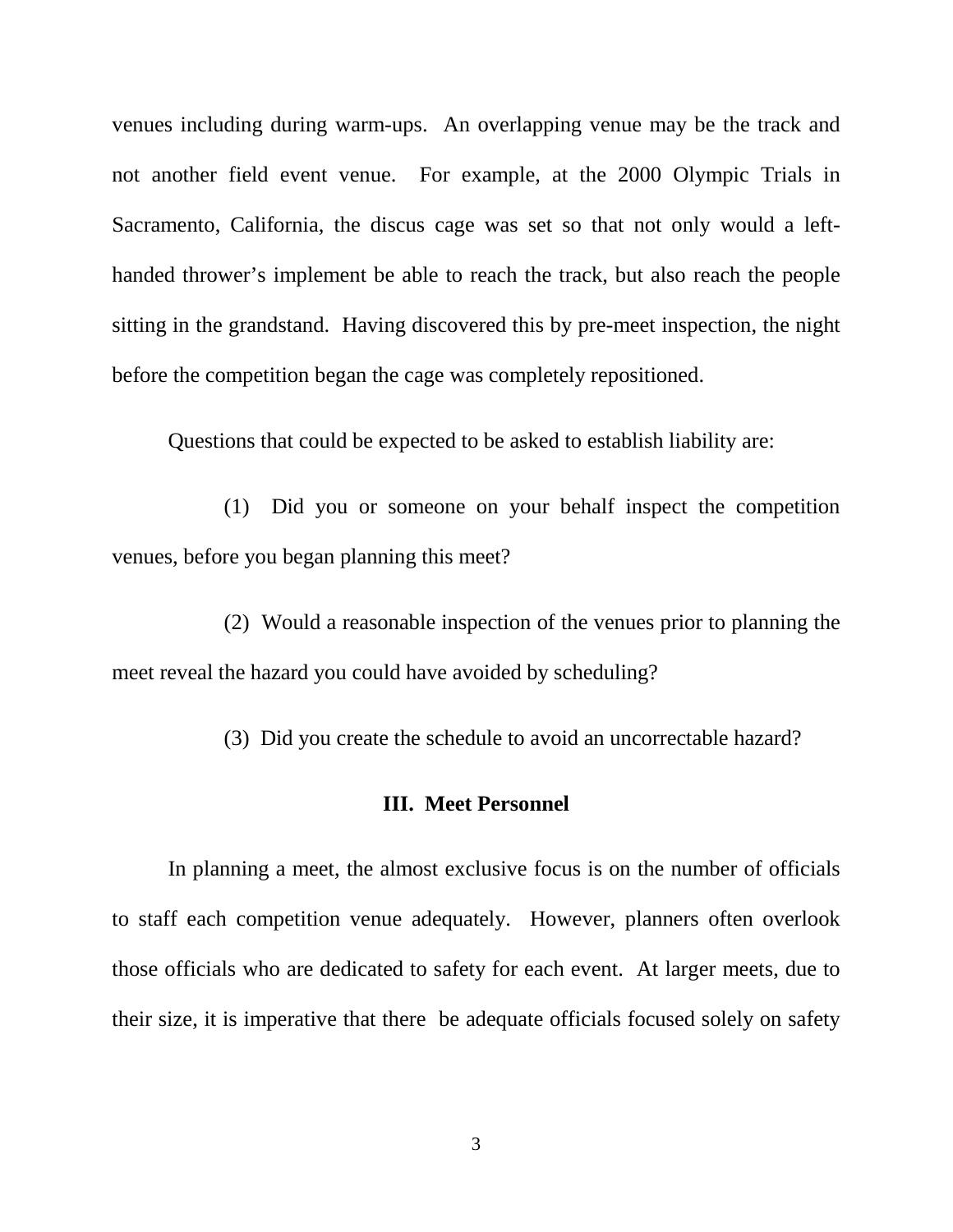assigned to every event, including the warm up times and practice sessions before a meet or during a time when the meet is not in progress.

A very common mistake in planning is the lack of attention to when a venue will become active for warm up or a practice session. Those responsible for safety must arrive at each venue before the officials working the venue and the competitors arrive for warm up or a practice session. If meet management is using the start time to have officials report for an event or a practice session, there are two potential problems that may be encountered. First, those who are dedicated to safety for that venue must be free from their obligation of a previous venue so that they may be able to arrive in time for the warm up or a practice session. The second is that if the event is an implement event capable of that implement reaching another venue where activity is underway, the risk of injury or death is very high unless close attention is paid to the action in joining venues. Meet management must remember that safety officials move from one venue to another for the whole meet. They don't just work a venue such as long jump, shot put, pole vault, etc.

Another common mistake of meet planning is having insufficient safety personnel for each venue or individuals working the venue who do not have proper training for safety for the venue. Simply having a good knowledge of how to officiate a particular even is not synonymous with knowing how to protect those in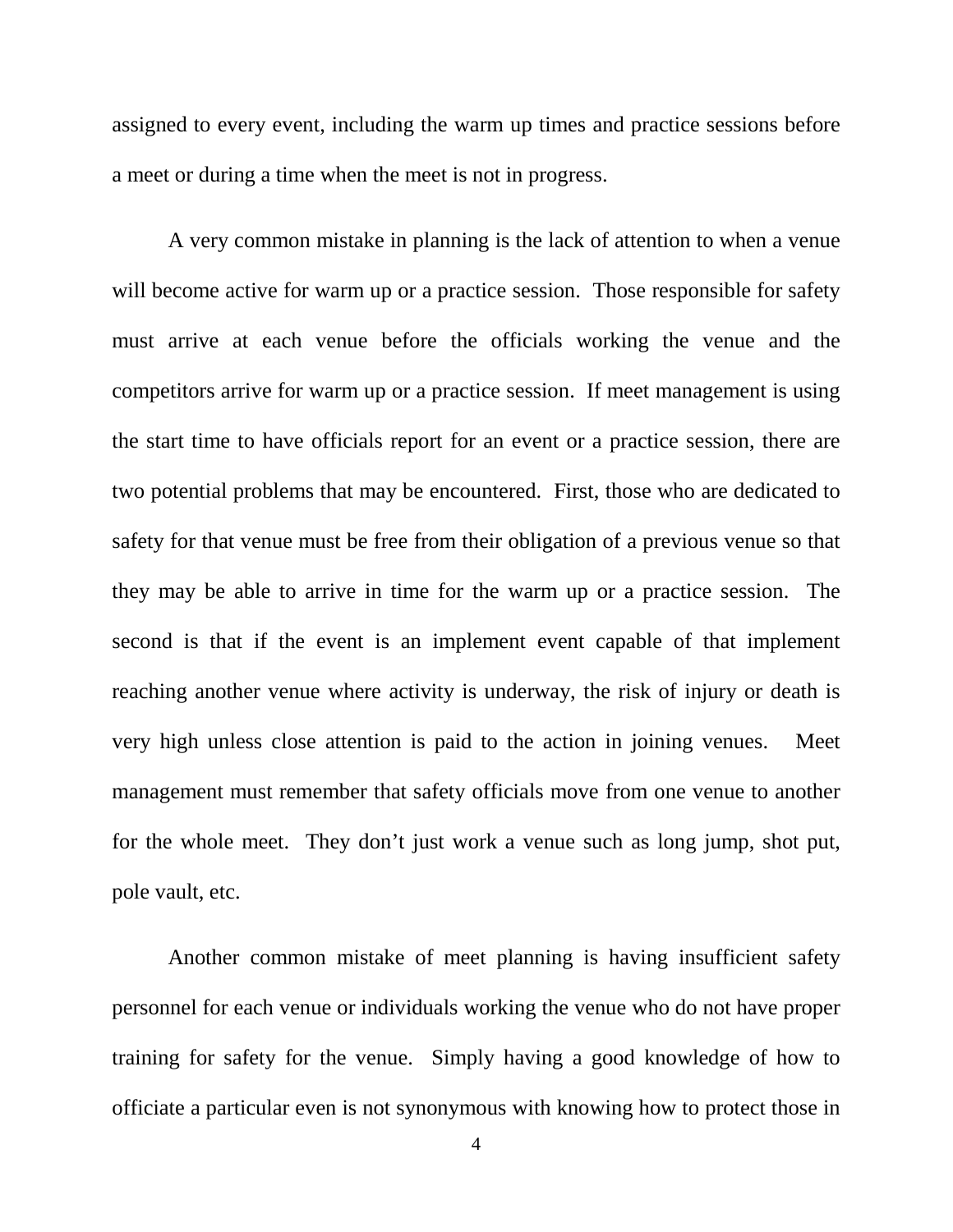the event from harm. While safety officials are cognizant of the operation of an event, their focus for protection is on completely different things than those who are officiating the event. Many times I have observed a "good" weight throw official, having been assigned to marshal the weight throw, get caught up in the competition and forget the safety aspect he/she has been assigned to protect because of lack of safety training.

Questions that could be expected to be asked to establish liability are:

(1) In numbering the personnel for each event, did you take into account the number needed to keep the event and those around it safe?

(2) Did you determine the training and experience needed for those having safety responsibilities to have to discharge their safety responsibilities?

(3) What did you do to determine the training and experience of the officials who would be assigned to keep an event safe?

(4) Did you establish throwing protocols to keep those events safe and assign someone to see that they were followed?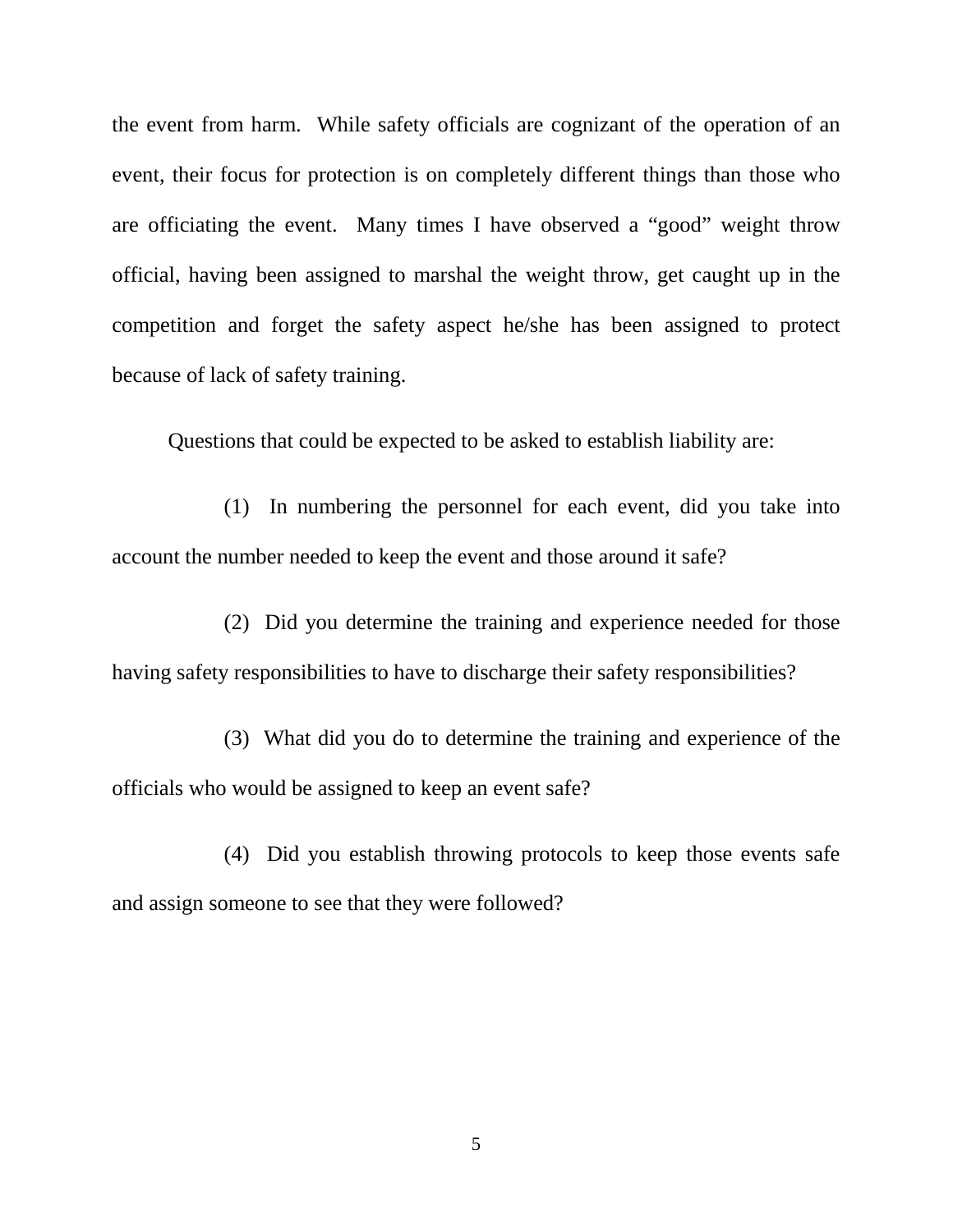# **IV. Understanding the Use of Marshals or Event Officials Required to Discharge Marshal Responsibilities**

For every meet planner who understands the proper use of marshals, there will be ninety-nine (99) who do not. These ninety-nine (99) are not intentionally failing to understand the role of the marshals, it is their flawed understanding of what marshals do.

The best place to begin is with the flawed thinking of the ninety-nine (99) who don't know the proper role of marshals. Many think they are to keep people from entering the track. This is an event staff duty, not a marshal's duty. They do not have the responsibility for toilet duty, either. That is an escort's responsibility. They are not a part of the officiating crew for that particular event, either. They do not run errands for other officials. This too is an escort's responsibility.

Lastly, marshals are assigned to their positions by the Head Marshal. They are accountable to the Head Marshal and ultimately Meet Management. Each marshal has a designated focus for safety. The Head Marshal has the responsibility to see that all areas of the competition and warm-ups are covered by the watchful eyes of the marshals. The Head Marshal also has the responsibility prior to competition commencing even in warm-ups to visually examine every venue for a discoverable hazard to see that any discovered hazard is corrected before anyone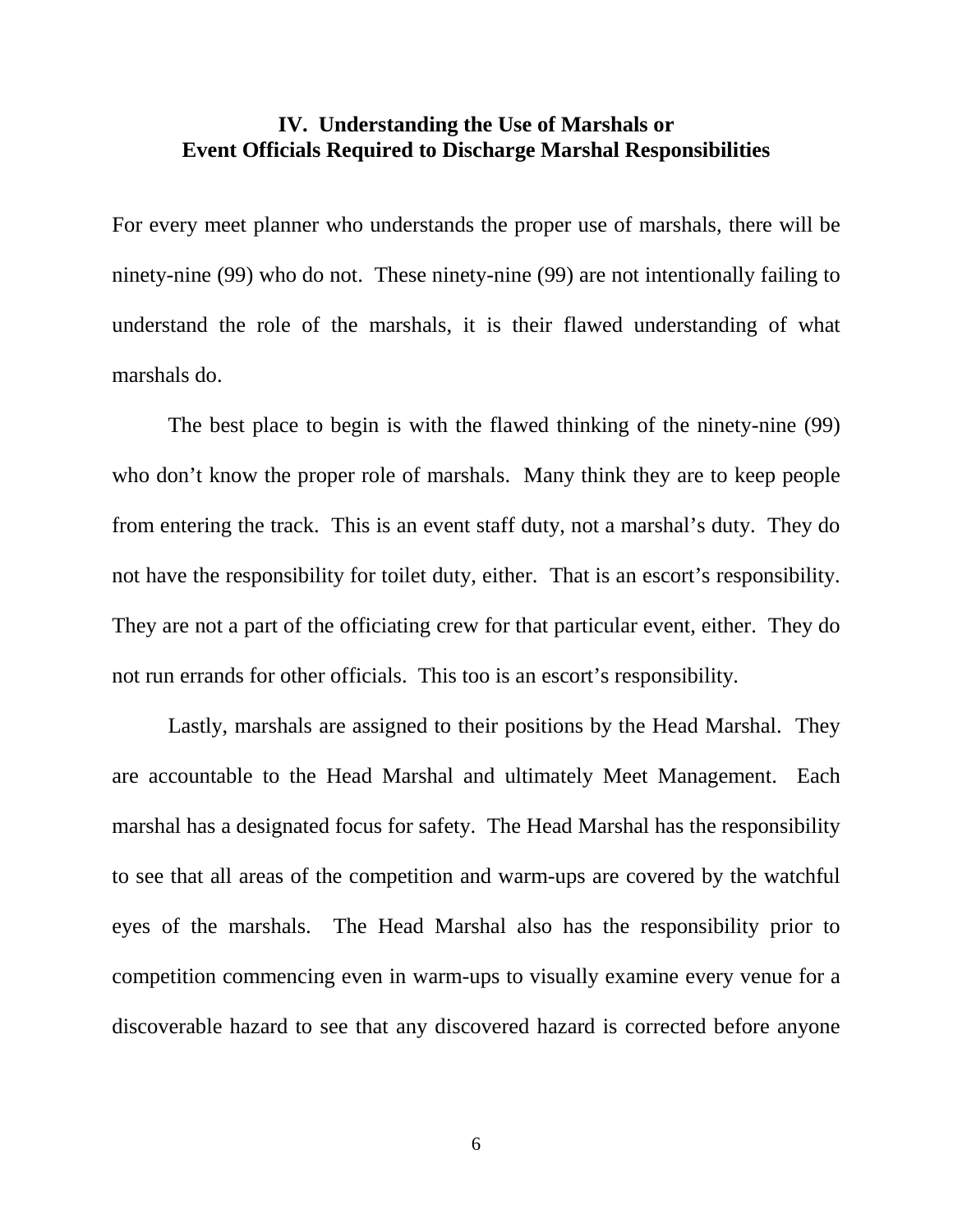arrives in the venue for warm-ups. Discoverable hazards are to be reported to the Head Marshal who in turn reports to Meet Management.

Therefore, in planning a meet the planner must be sure thare are enough marshals for every event or officials within the event who have sufficient experience and training assigned to safety responsibilities. Uncovered events are those where there are an insufficient number of marshals or officials designated with safety responsibilities. An injury or death in such a circumstance will almost surely result in liability for those who planned the meet or had responsibility for its planning.

Questions that could be expected to be asked to establish liability are:

(1) Did you determine the number of marshals or officials with marshal responsibility for every event, including warm-up?

(2) What did you do to determine the experience and training of the marshals or those given marshal responsibilities for each event?

(3) Did you leave any event without marshals or persons designated to discharge marshal responsibilities?

(4) Why did you do this?

(5) Could you have adjusted the meet schedule so that there were no uncovered events?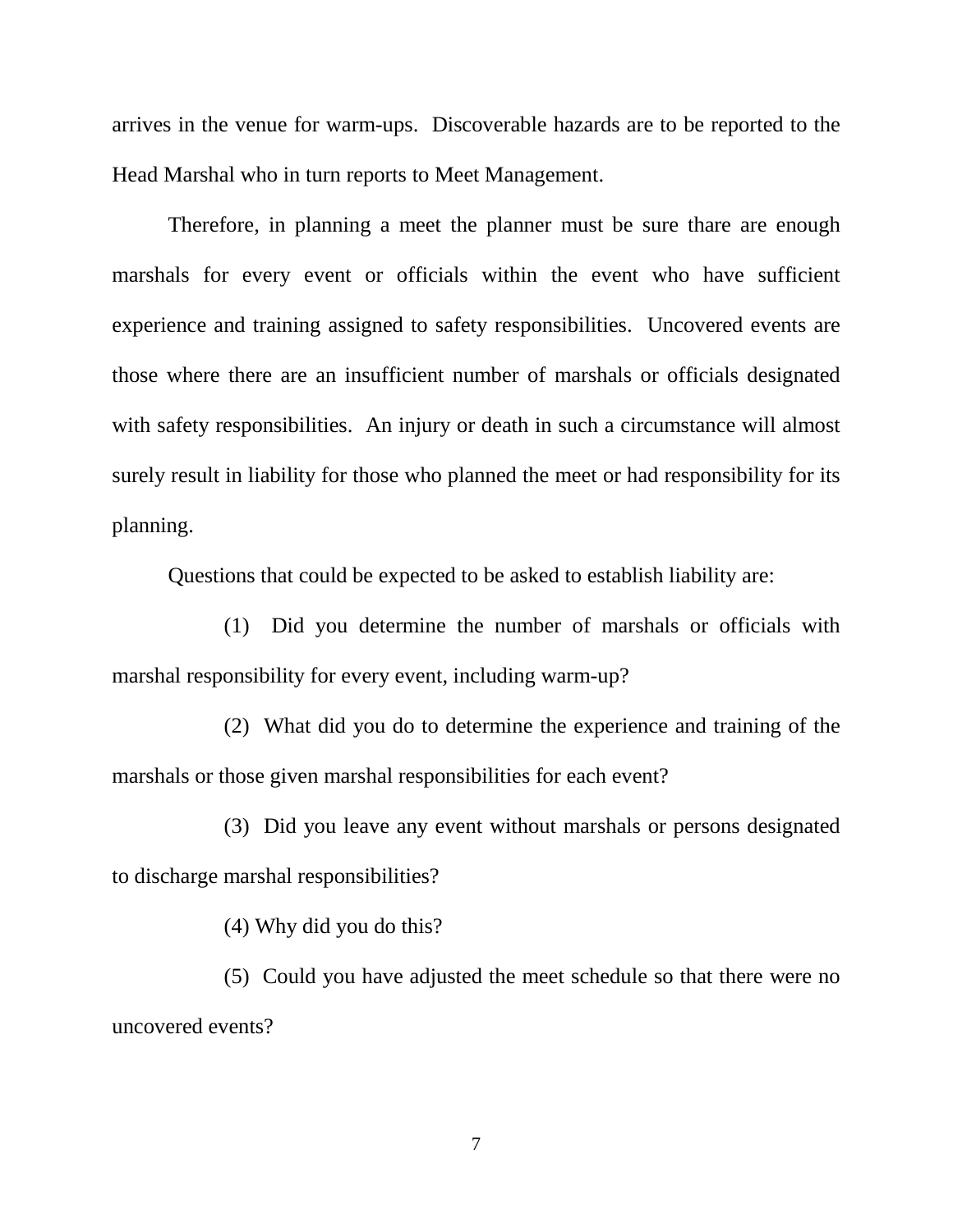#### **V. Access to Venue Prior to the Meet**

Meet planners who will have in their plans access to the venues for a practice session prior to a meet beginning must look at those occasions the same as the meet. Liability or death and injuries during these times is the same as if the meet were under way. Accordingly, reasonable planning for safety of these activities is essential. The number of injuries and deaths during this time is almost equal to or more likely than during the meet itself. Thus, the same precautions for a meet must be followed for these pre-meet times.

Questions to be anticipated to establish liability for a pre-meet injury or death are:

(1) How many events did you permit to have a practice time before the meet?

(2) Did you determine the number of officials needed to keep everyone safe during this time?

(3) Did you take steps to be sure these officials would be present prior to the time the athletes arrived?

(4) What did you do to be satisfied those officials had experience and training in safety for their assigned responsibilities?

(5) What supervision was given to be sure these officials were properly positioned?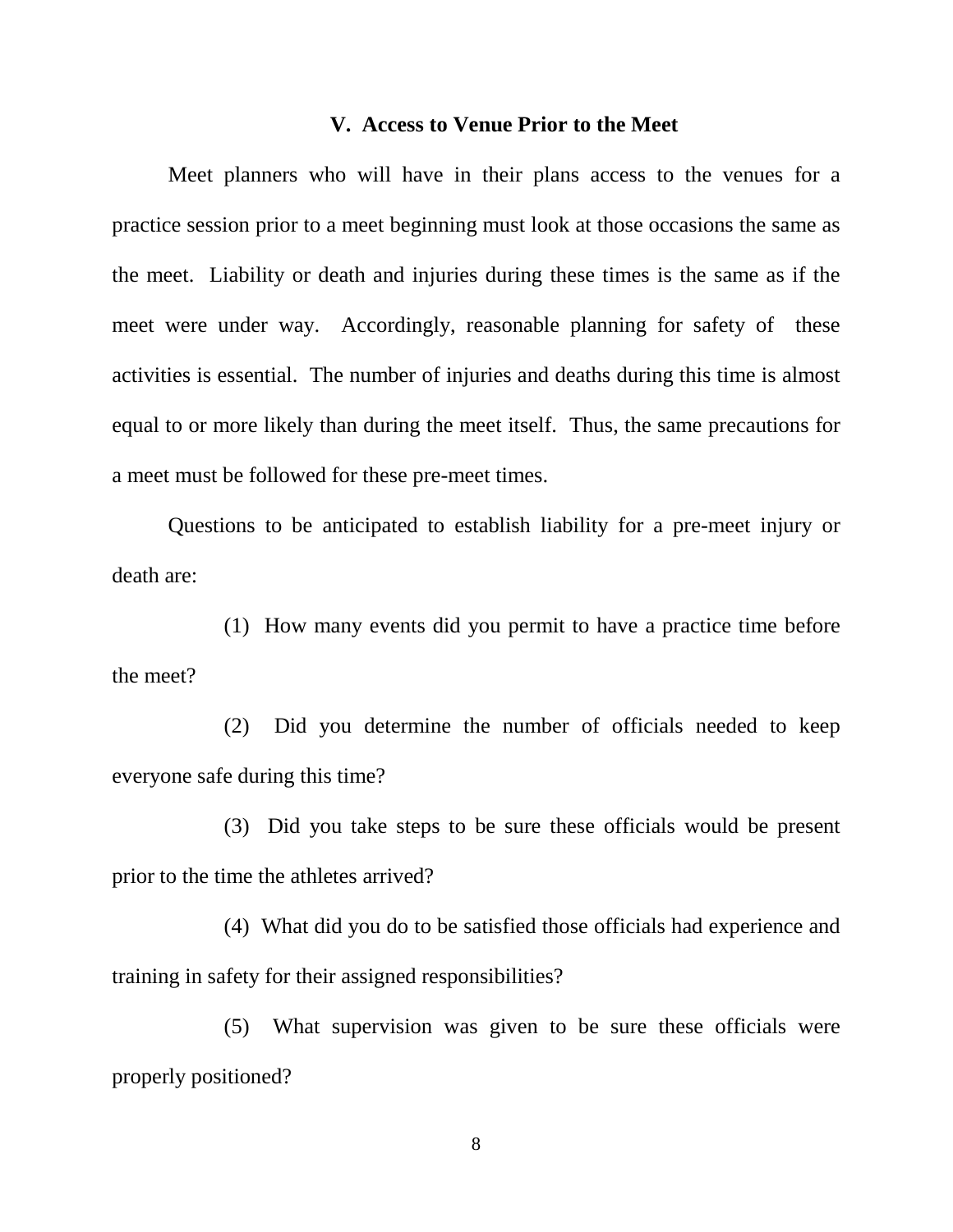# **VI. Scope of Liability**

As mentioned at the beginning of the paper, a meet planner has personal liability the same as the organization for whom the meet planner is performing services. Often times and with some justification a meet planner may consider that the exposure is minimized because of the organization for whom the meet planner works. But, a meet planner may have exposure beyond that of the organization and their exposure not be covered by liability insurance.

The primary example of this is when a meet planner engages in what the courts call gross negligence. The general definition for gross negligence is an intentional failure to perform a manifest duty in reckless disregard for gross negligence is an intentional failure to perform a manifest duty in reckless disregard of the consequence affecting another or another's property. Situations that might be found to meet this definition would be:

(1) giving access to facilities prior to a meet where implements are being thrown and no precautions are taken for safety,

(2) knowingly scheduling events with over-lapping venues where implements can reach activities in an adjacent venue,

(3) conducting a long or triple jump where the metal grating around the pit is broken prior to any activity ever beginning at the meet, and